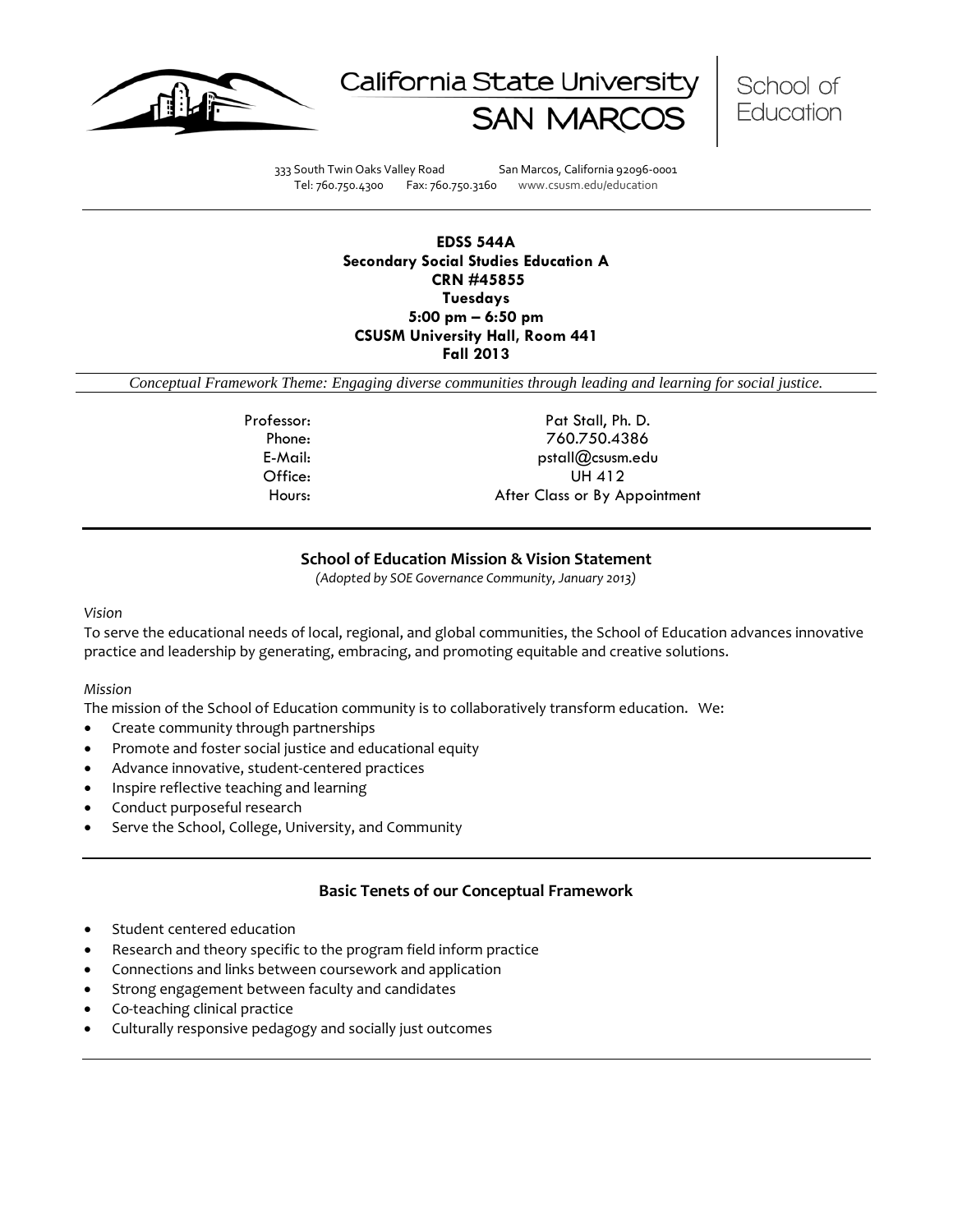# **COURSE DESCRIPTION**

Focuses on developing an understanding of theory, methodology, and assessment of Social Studies in integrated and inclusive secondary classrooms: Part A.

#### **Course Prerequisites:**

Admission to the Single Subject Program, EDUC 350, EDUC 364, & EDUC 422

#### **Course Objectives:**

During interrelated activities in program coursework and fieldwork, SS history/social science candidates learn and practice ways to:

- 1. state-adopted K-12 academic content standards for students in history while helping students to use history-social science analysis skills at intermediate and advanced levels;
- 2. apply social science concepts to historical issues and enrich the study of history through in-depth case studies, historical literature, and cross-cultural activities;
- 3. encourage civic participation through studies of democratic civic values and constitutional principles;
- 4. deal honestly and accurately with controversial issues in historical or contemporary contexts;
- 5. discuss important roles of culture in world and United States history without bias;
- 6. incorporate a range of critical thinking skills and literacy skills into social studies instruction;
- 7. utilize active forms of social science learning with all students, including simulations, debates, research studies and cooperative projects.

As a result of this course, you will be able to:

- 1. Apply the California History/Social Science Framework, the State H/SS Standards and the CA Common Core Standards to the classroom experience;
- 2. Incorporate primary source materials, the arts, and oral history methods into social studies instruction;
- 3. Become aware of the multitude of community resources available to teachers and the ways in which these resources can be used to strengthen the social studies program;
- 4. Design lesson plans and implement them through a developmentally appropriate unit that reflects the needs of the learning community while infusing a multicultural perspective throughout.
- 5. Design curricula that reflect a variety of instructional strategies and that develop higher-level thinking skills through active participation;

#### **MESSAGES FOR SUCCESSFUL TEACHING**

This is a rigorous program and profession and you are fortunate to be here. Take pride in being part of the program you chose and realize that you represent CSUSM and the teaching profession at all times.

#### **ATTITUDE IS EVERYTHING! Guiding principles:**

#### **1. All Students Can Learn.**

Teachers are responsible for the learning outcomes of every child. Tell your students you believe in them.

#### **2. Relationships are the Key to Success. Reputation is Everything. Perception is Reality. This is a year- long interview.**

Be a good colleague. Everyone you encounter may be your unofficial letters of recommendation. Social and Cooperative Skills are needed with students, colleagues, administrators, families and the community. The education community is very small. You never know who knows whom, or who can help you get your ideal teaching position. Candidates who do not understand this early-on may encounter barriers to getting hired. What you do EVERY day matters!

#### **3. It's not about you, it is all about your students.**

Learn who your students are, what they value, how they learn and how they feel validated and motivated to learn. Differentiate content, process and product based on each student's readiness learning profile and interests. Be respectful.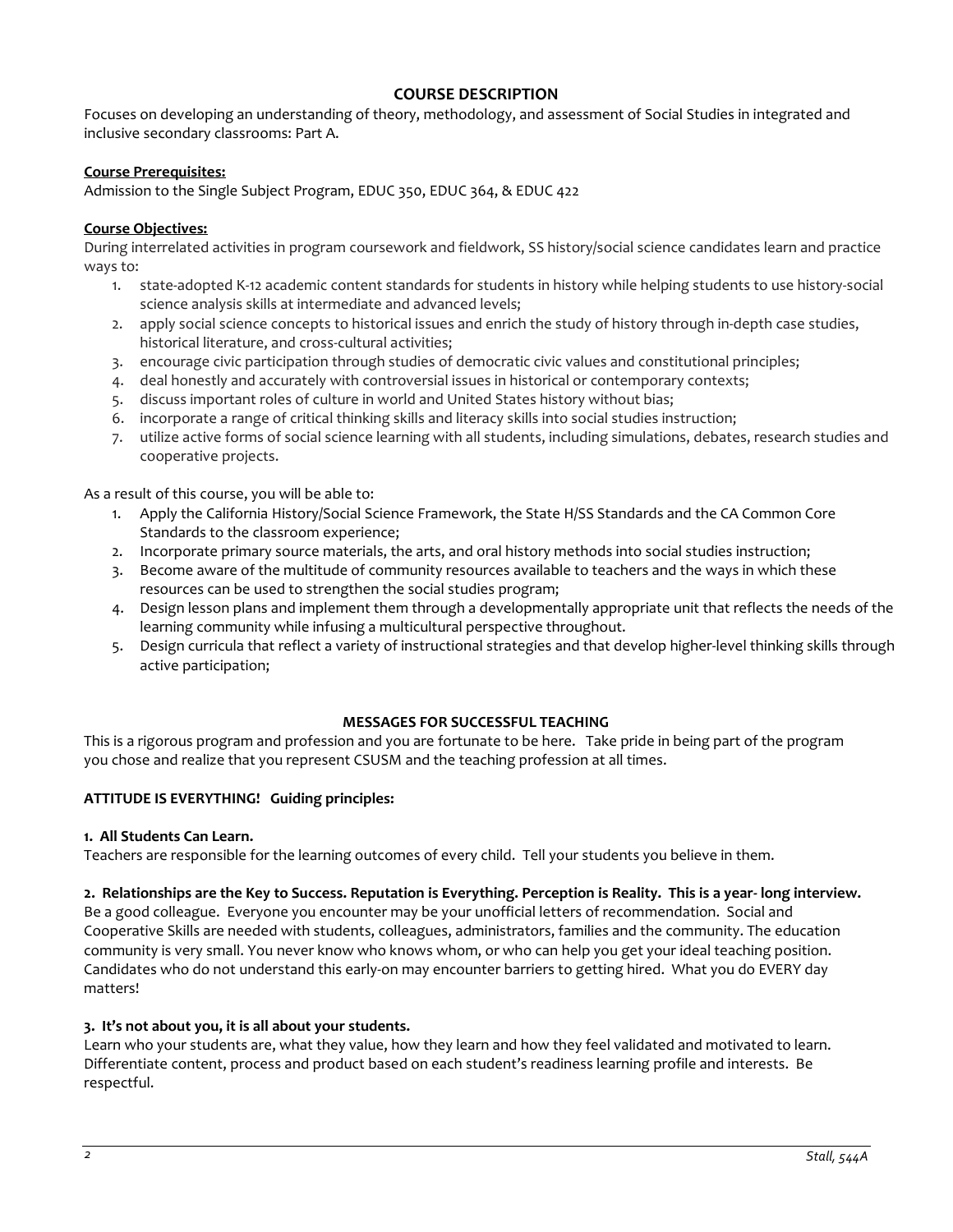# **4. Ensure social justice and equity.**

Teaching is a political act. Effective teachers are change agents. Supporting the status quo is supporting failure. Remember, you cannot change systems with the same practices and processes that were used to create them.

#### **5. Listen and learn.**

Pay attention to classroom and workplace discussion protocols. Listen and learn the culture of your school and the community context. Be respectful to your Cooperating Teacher, On-site Liaison and University Supervisor - they are your on-site support team!! Benefit from their expertise and experience. Learn the culture and the politics and develop a positive reputation to position yourself to transform education. At school meetings find ways to confirm and support, not challenge.

#### **THE DAY TO DAY**……

#### **6. If You Fail to Plan, You Plan to Fail. Be Prepared. Be reflective.**

You are expected to have a lesson plan for each and every day you teach. Evidence of learning should be monitored continuously and in a variety of ways. Reflect on what worked and what didn't work every period.

#### **7. Engaging Lessons/Activities and Your Positive Attitude Are The Best Management Approach. (refer to #1)**

"Idle hands are the devil's tools" (Chaucer's 'Tale of Melibee', c. 1386). If idleness is the root of mischief, then educators need to make sure they design engaging activities that take into account students' readiness levels, learning profiles and interests. If a lesson challenges students then they will not find ways to challenge you.

#### **8. Do The Work. Step it Up. Try. Actions and Non-Actions Speak. Be present.**

You have to do the work. Push yourself to do your best. Be mindful of your actions, because they speak more than your words. Colleagues and students will judge you on what you do and do not do. A lack of action may reflect poorly on your effectiveness. Colleagues and students will look for evidence of your effectiveness. A lack of evidence can be perceived as failure. If you observe a problem and do not act, you are sending the message that that action is approved.

#### **AND FINALLY…..**

#### **9. Be Flexible.**

Be open to and enthusiastic for learning (Disposition 6 & 8).

#### **10. Enjoy the Experience.**

Enjoy the developmental process. Have fun with the students. This profession can be life affirming.

#### **Required Texts**

- **California's Common Core Standards for English Language Arts and Literacy in History/Social Studies, Science and Technical Subjects.** <http://www.cde.ca.gov/re/cc/>
- **California Curriculum Frameworks**[: http://www.cde.ca.gov/ci/cr/cf/allfwks.asp](http://www.cde.ca.gov/ci/cr/cf/allfwks.asp)

A choice of one of the following books for out of class reading and in class small group discussion.

- *A History of the World in 6 Glasses*, by Tom Standage, or
- *A Little History of the World,* by E. H. Gombrich.

#### **Authorization to Teach English Learners**

This credential program has been specifically designed to prepare teachers for the diversity of languages often encountered in California public school classrooms. The authorization to teach English learners is met through the infusion of content and experiences within the credential program, as well as additional coursework. Candidates successfully completing this program receive a credential with authorization to teach English learners. *(Approved by CCTC in SB 2042 Program Standards, August 02)*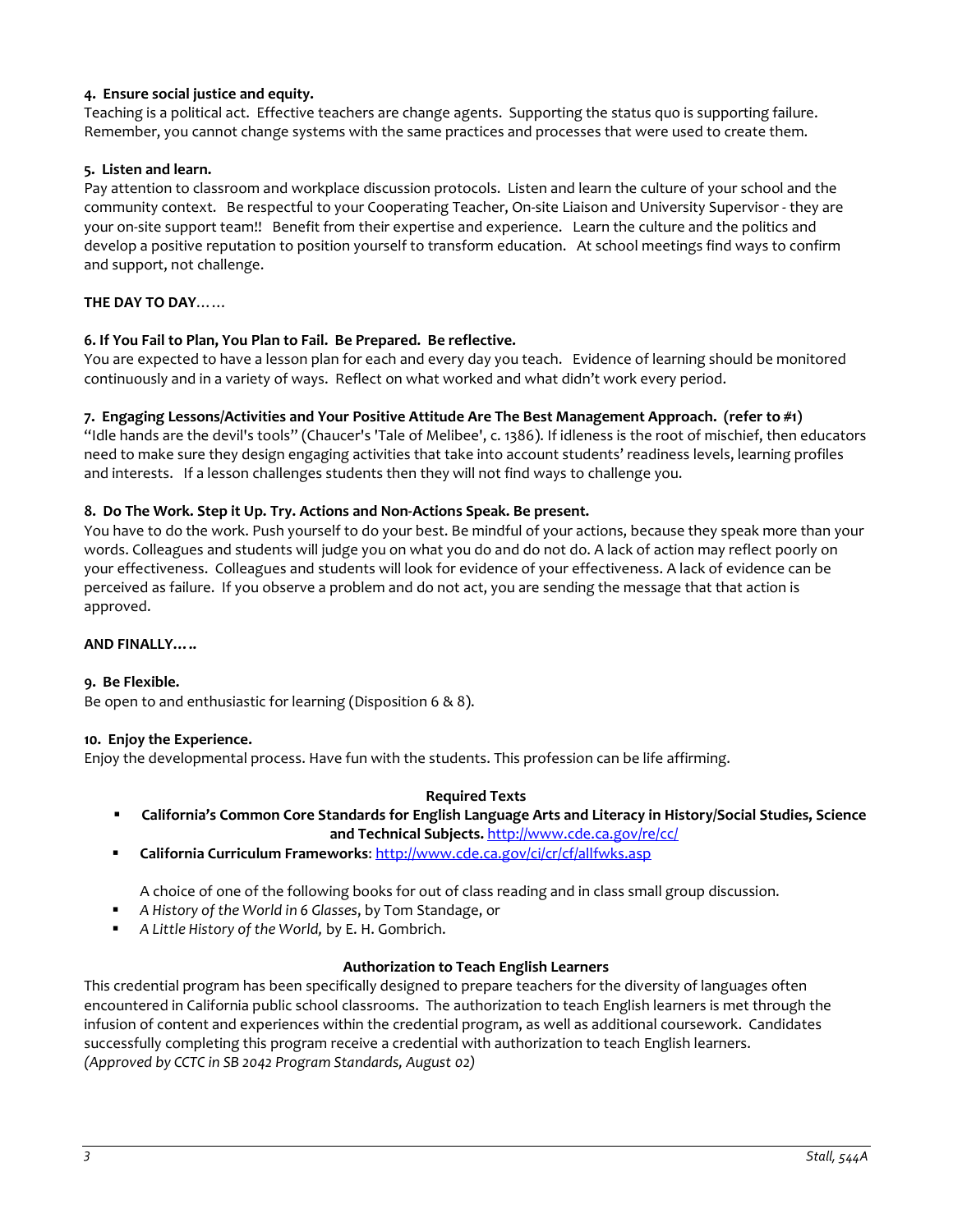# **STUDENT LEARNING OUTCOMES**

Teacher Candidates will be required to complete a Teaching Performance Assessment, show proof of Teacher Performance Expectations and complete critical assessment tasks- specific assignments for this course. It is the teacher candidates responsibility to understand expectations and complete assignments by stated due dates.

#### **Teacher Performance Expectation (TPE) Competencies**

This course is designed to help teachers seeking the Single Subject Credential to develop the skills, knowledge, and attitudes necessary to assist schools and districts in implementing an effective program for all students in the area of English/Language Arts. The successful candidate must be able to demonstrate their understanding and ability to apply each of the TPE's, that is, merge theory and practice in order to realize a comprehensive and extensive educational program for all students. This course will emphasize the following TPEs:

- **TPE 1B - Subject-Specific Pedagogical Skills for Single Subject Teaching Assignments** *Understands and uses the state-adopted academic content standards Develops planning instruction that addresses the standards Consistently demonstrates the ability to teach to the standards*
- **TPE 4 - Making Content Accessible** *States in every lesson plan the State standards Uses activities and materials that support stated objectives Uses multiple ways to reinforce the content of the standard Follows a logical, sequence of instruction in the lesson plan*
	- **TPE 5 - Student Engagement** *Ensures students understand the objective of the lesson Actively involves students with the lesson Uses a variety of strategies to involve the students and increase their understanding of the lessons objectives*
- **TPE 6c - Developmentally Appropriate Practices in Grades 9 -12** *Understanding important characteristics of the learners Designing instructional activities Providing developmentally appropriate educational experiences*

# • **TPE 9 - Instructional Planning**

*Establishing academic learning goals Connecting academic content to the students backgrounds, needs, and abilities Selecting strategies/activities/materials/resources*

#### • **TPE 10 - Instructional Time**

*Appropriately allocates instructional time to maximize student achievement Effectively and efficiently maximizes instructional time through management based on reflection and consultation Adjusts the use of instruction time to optimize learning opportunities*

#### **California Teacher Performance Assessment (CalTPA)**

Beginning July 1, 2008 all California credential candidates must successfully complete a state-approved system of teacher performance assessment (TPA), to be embedded in the credential program of preparation. At CSUSM this assessment system is called the CalTPA or the TPA for short.

To assist your successful completion of the TPA, a series of informational seminars are offered over the course of the program. TPA related questions and logistical concerns are to be addressed during the seminars. Your attendance to TPA seminars will greatly contribute to your success on the assessment.

Additionally, SoE classes use common pedagogical language, lesson plans (lesson designs), and unit plans (unit designs) in order to support and ensure your success on the TPA and more importantly in your credential program.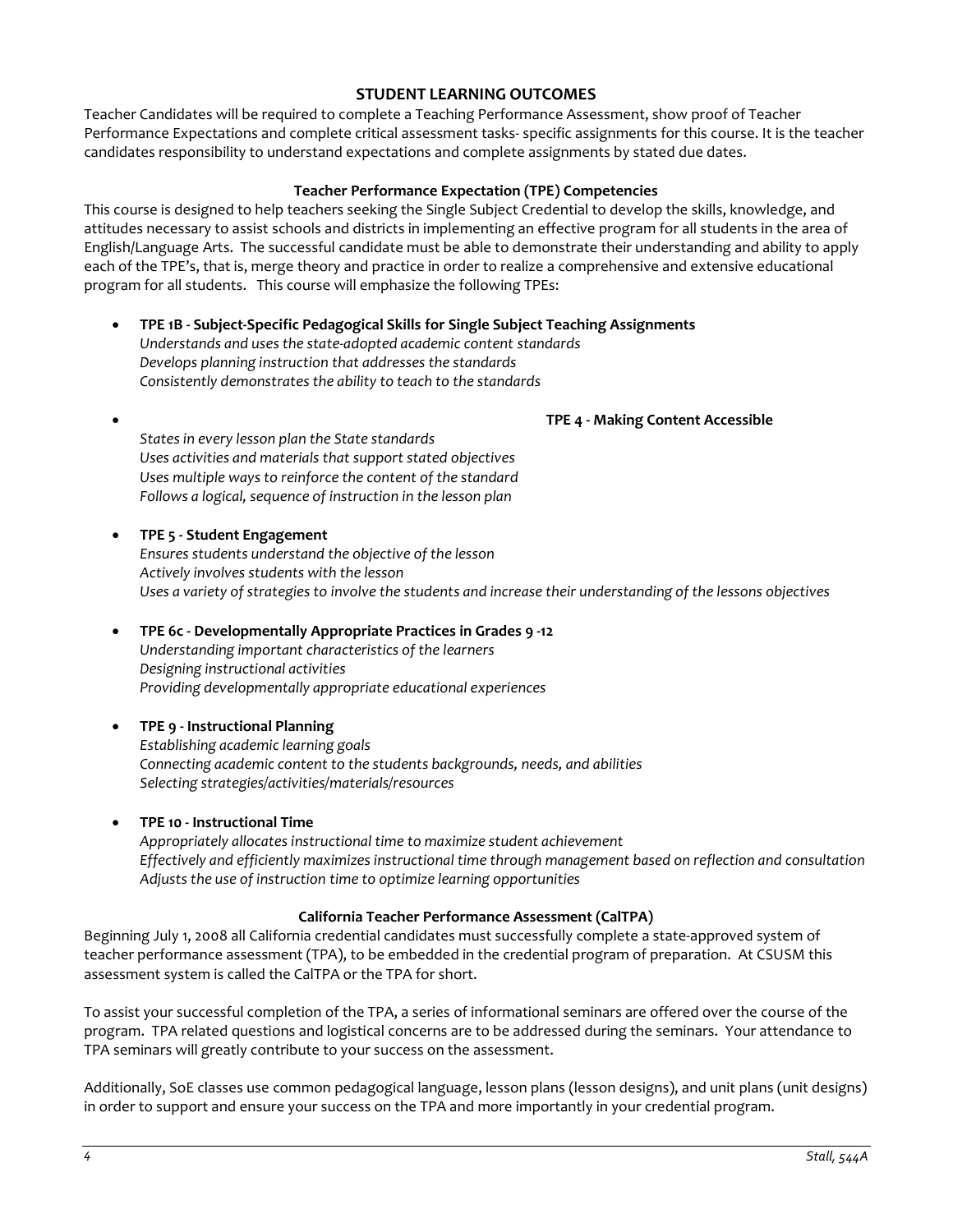The CalTPA Candidate Handbook, TPA seminar schedule, and other TPA support materials can be found on the SoE website: <http://www.csusm.edu/education/CalTPA/ProgramMaterialsTPA.html>

Task 1: Principles of Context-Specific and Developmentally Appropriate Pedagogy

- Case Study 1: Developmentally appropriate pedagogy
- Case Study 2: Assessment practices
- Case Study 3: Adaptation of content-specific pedagogy for English Learners, and
- Case Study 4: Adaptation of content-specific pedagogy for students with special needs.

#### **Assessment of Professional Dispositions**

Assessing a candidate's dispositions within a professional preparation program is recognition that teaching and working with learners of all ages requires not only specific content knowledge and pedagogical skills, but positive attitudes about multiple dimensions of the profession. The School of Education has identified six dispositions – social justice and equity, collaboration, critical thinking, professional ethics, reflective teaching and learning, and life-long learning—and developed an assessment rubric. For each dispositional element, there are three levels of performance *unacceptable*, *initial target*, and *advanced target*. The description and rubric for the three levels of performance offer measurable behaviors and examples.

The assessment is designed to provide candidates with ongoing feedback for their growth in professional dispositions and includes a self-assessment by the candidate. The dispositions and rubric are presented, explained and assessed in one or more designated courses in each program as well as in clinical practice. Based upon assessment feedback candidates will compose a reflection that becomes part of the candidate's Teaching Performance Expectation portfolio. Candidates are expected to meet the level of *initial target* during the program.

#### **School of Education Attendance Policy**

Due to the dynamic and interactive nature of courses in the School of Education, all candidates are expected to attend all classes and participate actively. At a minimum, candidates must attend more than 80% of class time, or s/he may not receive a passing grade for the course at the discretion of the instructor. Individual instructors may adopt more stringent attendance requirements. Should the student have extenuating circumstances, s/he should contact the instructor as soon as possible. **Notification of an absence does not constitute an excuse.** *(Adopted by the COE Governance Community, December, 1997).*

# **Candidates with Disabilities Requiring Reasonable Accommodations**

Candidates with disabilities who require reasonable accommodations must be approved for services by providing appropriate and recent documentation to the Office of Disable Student Services (DSS). This office is located in Craven Hall 4300, and can be contacted by phone at (760) 750-4905, or TTY (760) 750-4909. Candidates authorized by DSS to receive reasonable accommodations should meet with their instructor during office hours or, in order to ensure confidentiality, in a more private setting.

#### **Course Requirements and Grading Standards**

Teacher education is a professional preparation program. It is expected that teacher candidates will come to class prepared to discuss the readings, submit required assignments, and participate in class activities. Teacher candidates are expected to adhere to academic honesty and integrity, standards of dependability, confidentiality and writing achievement. Because it is important for teachers to be able to effectively communicate their ideas to students, parents, colleagues, and administrators, writing that is original, clear and error-free is a priority for the School of Education. Points will be deducted if assignments are submitted late. *Half credit for any late assignments turned in within one week of the original due date. No assignments will be accepted after one week.*

It is expected that work will be turned in on time. Please discuss individual issues with the instructor.

# **Assignments (in brief)**

• **Reading Responses (20 points possible)**: In order to have effective discussions within our classroom, you will be asked to come to class prepared with the readings for the week. You will hand in reading responses in the format assigned on the syllabus.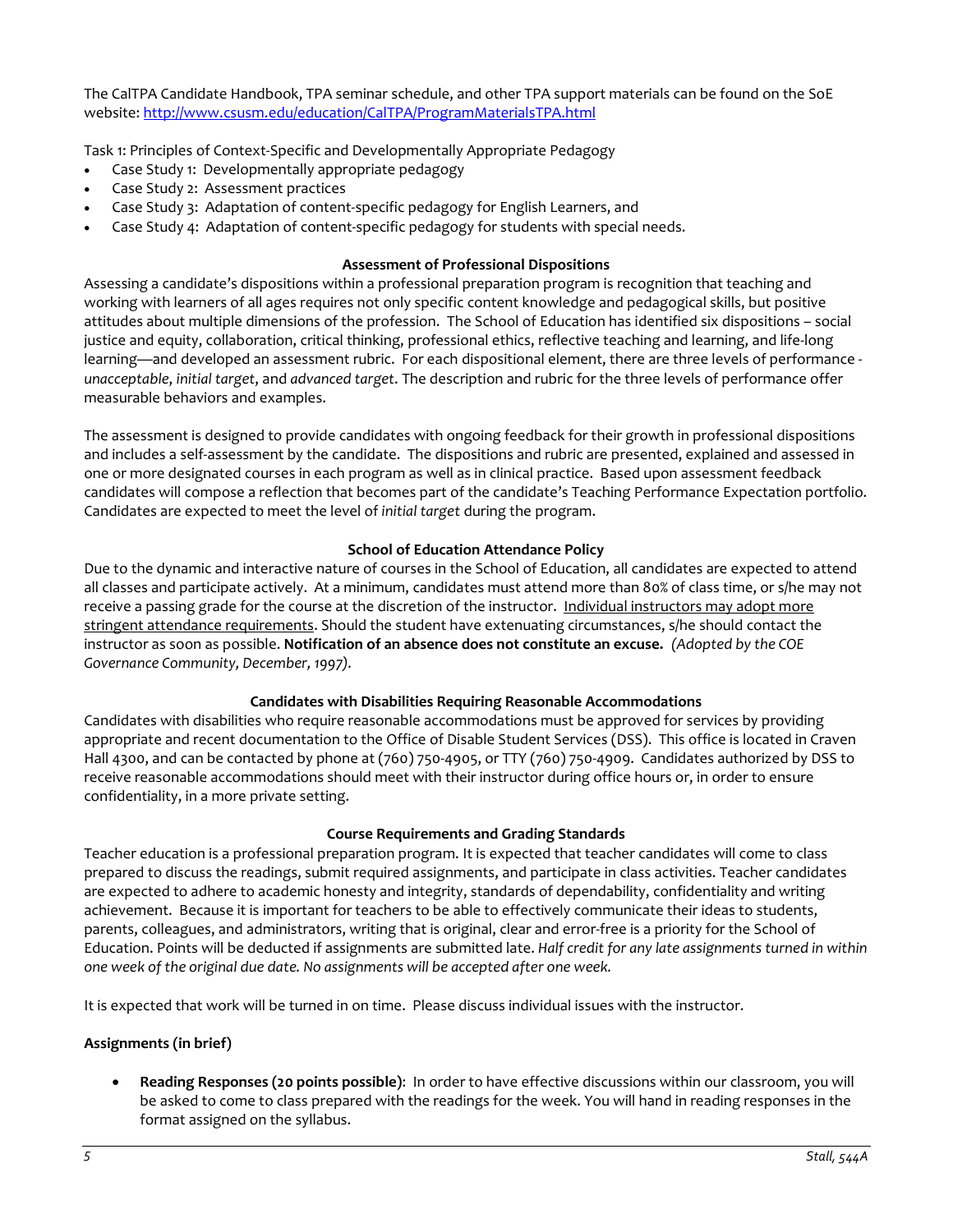# • **Semester Curriculum Calendar/overview, Unit Calendar/overview (40 points possible):**

- *Part I***.** Each student will be responsible for creating a curriculum calendar/overview for the class they are teaching in Clinical Practice I. This calendar/overview will be created using Understanding by Design methodology, the CA content and common core Standards, ELD standards textbooks and other supplemental material. You may use a graphic organizer (calendar type) or write a one-page narrative overview. Part II. You will also include a calendar/overview of the unit (1-2 weeks) for which you have primary responsibility for planning and teaching. This calendar/overview will be created using Understanding by Design methodology, the CA content and common core Standards, ELD standards textbooks and other supplemental material. You may use a graphic organizer (calendar type) or write a one-page narrative overview.
- **Teaching English Learners in Clinical Practice I**: **Lesson Design, Implementation and Reflection. (40 points)** In this assignment, you will design a content lesson that is based on a Common core standard and CA Content standard and is differentiated for English Learners so as to ensure that your English Learner students have access to the core curriculum. You will also need to include an ELD standard in your lesson plan. You will implement the lesson and reflect upon your teaching. It is not a requirement, but I would suggest that you ask your cooperating teacher to observe you teaching this lesson and use the guide questions in the analysis and reflection to help you reflect on this lesson.
- **Thoughtful participation (assessed partially by Professional Dispositions):** Being a teacher involves more than planning lessons and delivering instruction. You must be able to articulate the reasons behind your curricular decisions, to advocate for students, and to defend policies about which you feel strongly. Engaging in professional conversations with parents, administrators, other teachers, and the public is imperative for teachers today. To that end, we expect that each student will participate actively and thoughtfully in each class session.

#### **All University Writing Requirement**

The writing requirement of 2500 words will be met through reading responses, teacher interview, strategy matrix, lesson plans and unit plan.

#### **CSUSM Academic Honesty Policy**

"Candidates will be expected to adhere to standards of academic honesty and integrity, as outlined in the Student Academic Honesty Policy. All written work and oral presentation assignments must be original work. All ideas/materials that are borrowed from other sources must have appropriate references to the original sources. Any quoted material should give credit to the source and be punctuated with quotation marks.

Candidates are responsible for honest completion of their work including examinations. There will be no tolerance for infractions. If you believe there has been an infraction by someone in the class, please bring it to the instructor's attention. The instructor reserves the right to discipline any student for academic dishonesty in accordance with the general rules and regulations of the university. Disciplinary action may include the lowering of grades and/or the assignment of a failing grade for an exam, assignment, or the class as a whole."

Incidents of Academic Dishonesty will be reported to the Dean of Students. Sanctions at the University level may include suspension or expulsion from the University.

#### **Plagiarism:**

As an educator, it is expected that each student will do his/her own work, and contribute equally to group projects and processes. Plagiarism or cheating is unacceptable under any circumstances. If you are in doubt about whether your work is paraphrased or plagiarized see the Plagiarism Prevention for Students website [http://library.csusm.edu/plagiarism/index.html.](http://library.csusm.edu/plagiarism/index.html) If there are questions about academic honesty, please consult the University catalog.

#### **Use of Technology:**

Candidates are expected to demonstrate competency in the use of various forms of technology (i.e. word processing, electronic mail, Moodle, use of the Internet, and/or multimedia presentations). Specific requirements for course assignments with regard to technology are at the discretion of the instructor. Keep a digital copy of all assignments for use in your teaching portfolio. All assignments will be submitted online, and some will be submitted in hard copy as well. Details will be given in class.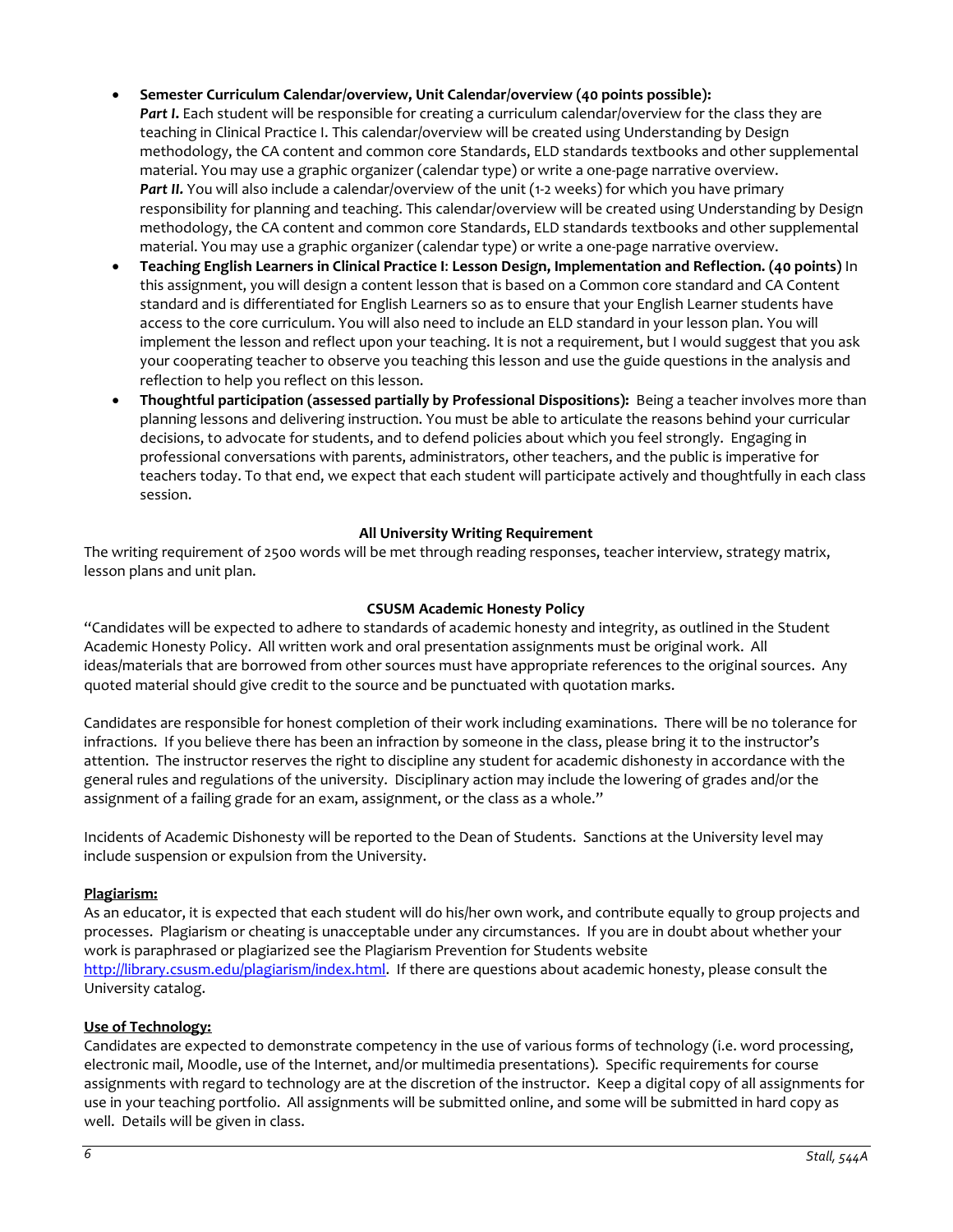# **Electronic Communication Protocol:**

Electronic correspondence is a part of your professional interactions. If you need to contact the instructor, e-mail is often the easiest way to do so. It is my intention to respond to all received e-mails in a timely manner. Please be reminded that e-mail and on-line discussions are a very specific form of communication, with their own nuances and etiquette. For instance, electronic messages sent in all upper case (or lower case) letters, major typos, or slang, often communicate more than the sender originally intended. With that said, please be mindful of all e-mail and on-line discussion messages you send to your colleagues, to faculty members in the School of Education, or to persons within the greater educational community. All electronic messages should be crafted with professionalism and care. Things to consider:

- Would I say in person what this electronic message specifically says?
- How could this message be misconstrued?
- Does this message represent my highest self?
- Am I sending this electronic message to avoid a face-to-face conversation?

In addition, if there is ever a concern with an electronic message sent to you, please talk with the author in person in order to correct any confusion.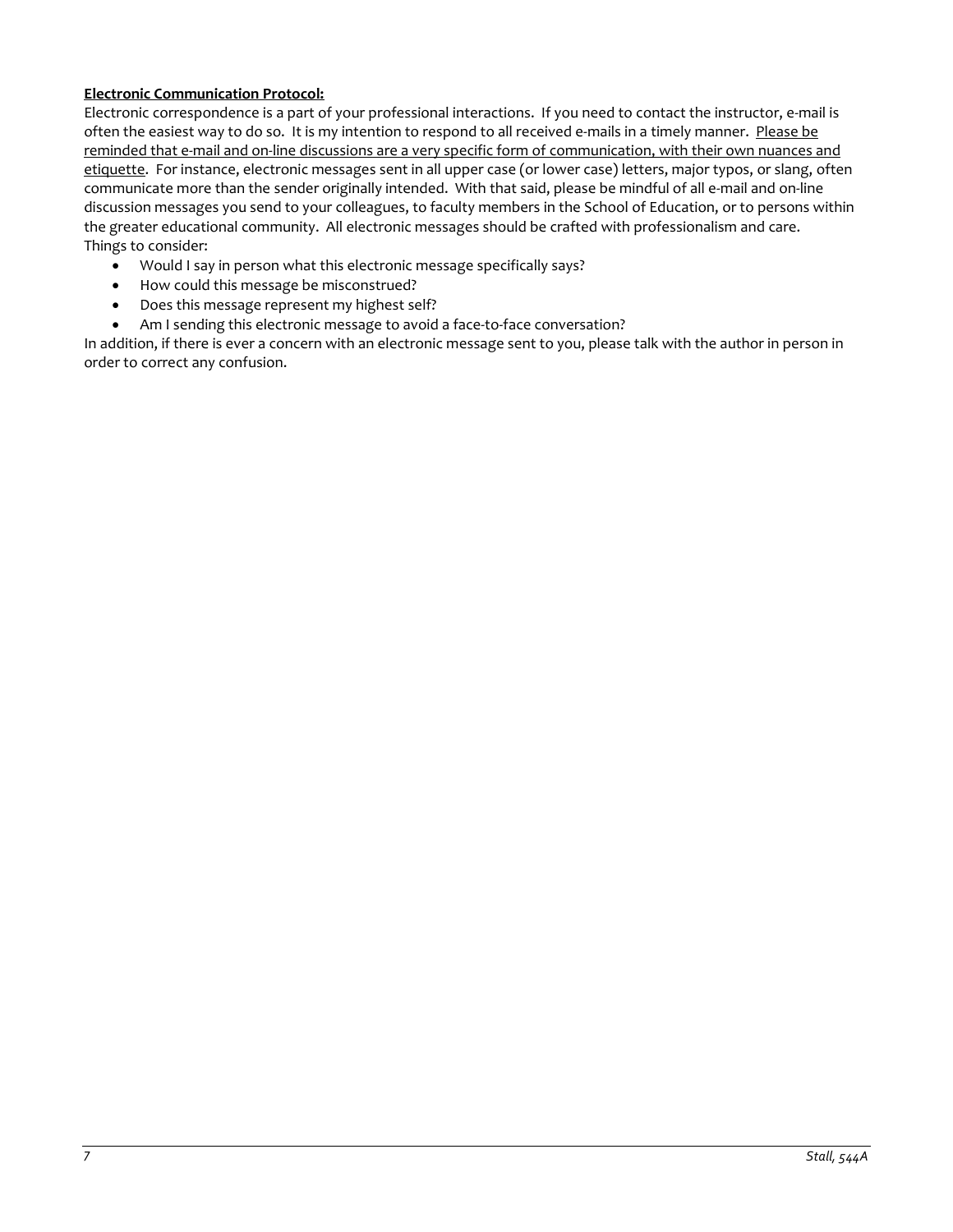# **EDSS 544A and 546A SECONDARY ENGLISH/Social Studies METHODS Course CALENDAR**

Although this schedule is carefully planned, the instructor reserves the right to make changes based on unforeseen circumstances and teachable moments. If you are not enrolled in both courses

Red = EDSS 544/ Social Studies only | Blue = EDSS 546/ English only | Green = Joint sessions

| Session        | Topic                                           | Your Responsibilities                                                                |  |  |  |
|----------------|-------------------------------------------------|--------------------------------------------------------------------------------------|--|--|--|
| Date           |                                                 |                                                                                      |  |  |  |
| #1             | <b>Joint Session</b>                            | Bring copy or have electronic access to the Frameworks and Standards for             |  |  |  |
| 8/27           | Why teach English, Social                       | your subject area and the Common Core Standards. Peruse the                          |  |  |  |
| Joint          | Studies, and/or Humanities?                     | introductions to these documents and the table of contents to begin to               |  |  |  |
| Session        |                                                 | familiarize yourself with how they are organized.                                    |  |  |  |
|                | CA Frameworks, Standards                        | California's Common Core Standards for English Language Arts and                     |  |  |  |
|                | and the CA Common Core                          | Literacy in History/Social Studies, Science and Technical Subjects.                  |  |  |  |
|                | <b>Standards</b>                                | http://www.cde.ca.gov/re/cc/                                                         |  |  |  |
|                |                                                 | California Curriculum Frameworks:                                                    |  |  |  |
|                |                                                 | http://www.cde.ca.gov/ci/cr/cf/allfwks.asp                                           |  |  |  |
| #2             | <b>Joint Session</b>                            | Bring textbooks for your methods course(s).                                          |  |  |  |
| 9/3            | What are the big ideas in                       | Reading Response:                                                                    |  |  |  |
| Joint          | English, Social Studies and/or                  | • Read and become more familiar with the CA content standards and                    |  |  |  |
| Session        | Humanities?                                     | Common Core Standards for the particular subject and grade level in                  |  |  |  |
|                |                                                 | your CP placement. How are those standards addressed, used, and                      |  |  |  |
|                | Challenge of the CA Common                      | referenced in your current teaching situation? (one paragraph)                       |  |  |  |
|                | Core Standards.                                 | Use the Literacy Tracking graphic organizer posted on Cougar Courses to<br>$\bullet$ |  |  |  |
|                |                                                 | begin to record the reading, writing, listening, speaking, vocabulary, and           |  |  |  |
|                | Incorporation of ELD                            | grammar activities in your CP classroom. Bring the completed organizer               |  |  |  |
|                | standards in content areas                      | to class on 9/24.                                                                    |  |  |  |
| #3             | <b>English</b>                                  | Reading Response: In Burke's book, read the introduction and chapters 1, 2,          |  |  |  |
| 9/10           | Parts of your English                           | and 3. Highlight and make marginal notes from each section in the chapters.          |  |  |  |
| English        | Curriculum (refer to                            | Respond to "Pause and Reflect" questions as directed in Cougar Courses               |  |  |  |
| only           | standards).                                     |                                                                                      |  |  |  |
|                | How do you fit it all in?                       |                                                                                      |  |  |  |
|                | What are the big ideas in                       |                                                                                      |  |  |  |
|                | teaching English?                               |                                                                                      |  |  |  |
| #4             | <b>Social Studies</b>                           | Reading Response: Choice Book small group discussions according to your              |  |  |  |
| 9/17           | Parts of your Social Studies                    | reading plan.                                                                        |  |  |  |
| Social         | Curriculum (refer to                            |                                                                                      |  |  |  |
| <b>Studies</b> | standards).                                     |                                                                                      |  |  |  |
| only           | How do you fit it all in?                       |                                                                                      |  |  |  |
|                | What are the big ideas in                       |                                                                                      |  |  |  |
|                | teaching Social Studies<br><b>Joint Session</b> | DUE: Semester Curriculum Calendar/Overview Part I.                                   |  |  |  |
| #5             | Language Development and                        | Bring your Literacy Tracking graphic organizer where you recorded the                |  |  |  |
| 9/24           | reading support in your                         | reading, writing, listening, speaking, vocabulary, and grammar activities and        |  |  |  |
|                | English, Social Studies, and/or                 | ELD supports in your CP classroom.                                                   |  |  |  |
|                | Humanities Classroom.                           |                                                                                      |  |  |  |
| #6             | <b>Social Studies</b>                           | Reading Response: Choice Book small group discussions according to your              |  |  |  |
| 10/1           | Tim Leary, Social Studies                       | reading plan.                                                                        |  |  |  |
|                | Teacher, RBV                                    |                                                                                      |  |  |  |
|                |                                                 |                                                                                      |  |  |  |
|                | Incorporating cultural                          |                                                                                      |  |  |  |
|                | perspective and multiple                        |                                                                                      |  |  |  |
|                | viewpoints.                                     |                                                                                      |  |  |  |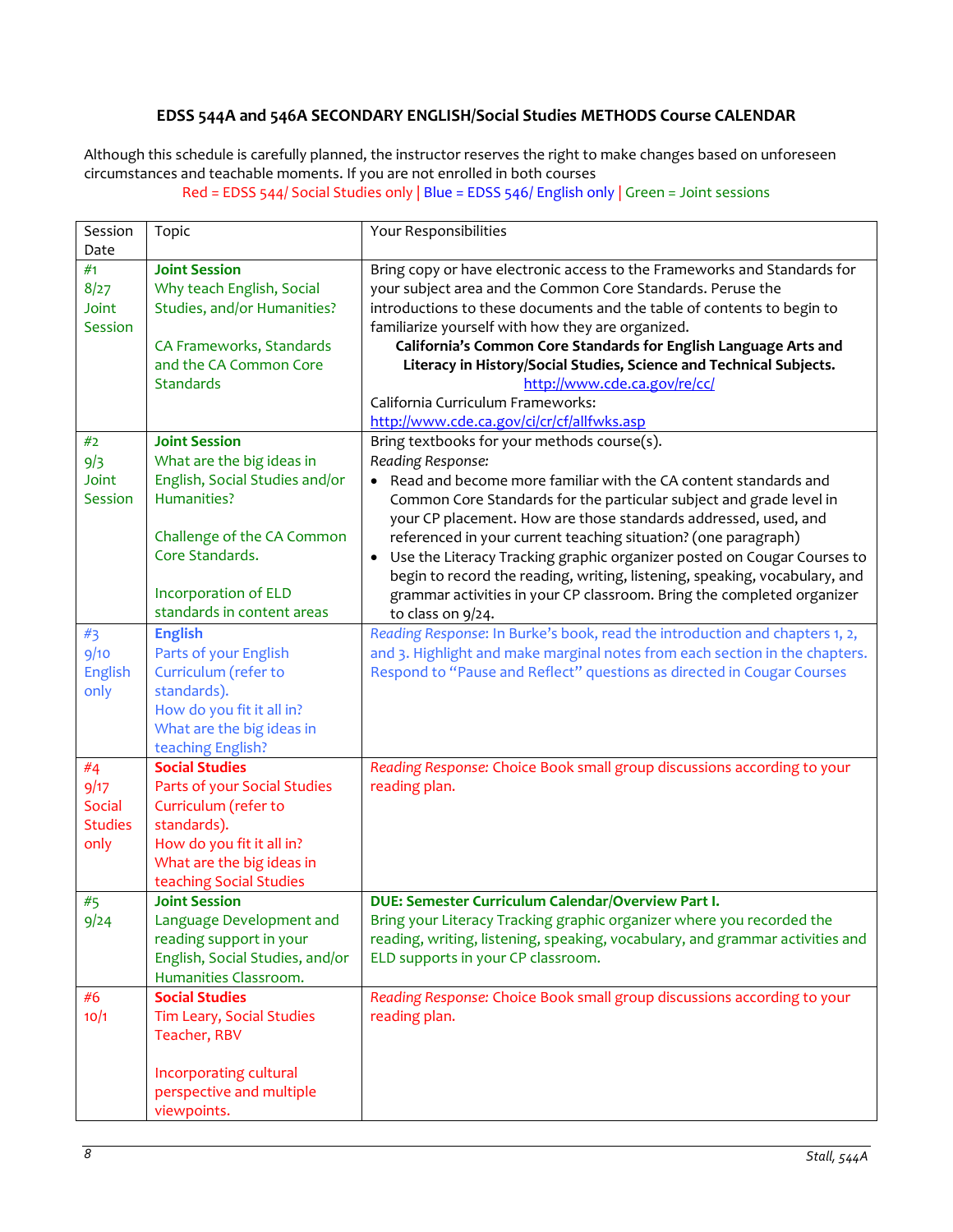| #7<br>10/8 | <b>English</b><br>Jen Franey, English Teacher | Reading Response: Read Chapters 4 and 5 in Burke and be prepared for a<br>discussion of the chapters and the information as it relates to the guest |
|------------|-----------------------------------------------|-----------------------------------------------------------------------------------------------------------------------------------------------------|
|            | and Curriculum Developer,<br>EUHSD.           | speaker's presentation.                                                                                                                             |
|            | <b>Teaching BIG IDEAS and</b>                 |                                                                                                                                                     |
|            | concepts through the<br><b>Common Core</b>    |                                                                                                                                                     |
| #8         | <b>Joint Session</b>                          | Review the resources posted on Cougar Courses in preparation for a                                                                                  |
| 10/15      | Humanities guest speaker                      | discussion of issues-centered/humanities curriculum, e.g. population                                                                                |
|            | panel from High Tech Middle                   | education.                                                                                                                                          |
|            | and High Tech High                            |                                                                                                                                                     |
|            | <b>Issues Centered Unit Planning</b>          |                                                                                                                                                     |
| #9         | <b>Joint Session</b>                          | DUE: Unit Calendar/overview Part II                                                                                                                 |
| 10/22      | <b>Lindsey A Bailey</b>                       |                                                                                                                                                     |
|            | <b>Population Education</b><br>Workshop       | Bring a draft of a lesson you will be teaching                                                                                                      |
|            |                                               |                                                                                                                                                     |
|            | <b>Lesson Planning Workshop</b>               |                                                                                                                                                     |
| #10        | <b>Joint Session</b>                          | Bring a draft of a lesson you will be teaching                                                                                                      |
| 10/29      | Anne and Jeff Green, guest                    |                                                                                                                                                     |
|            | speakers on Humanities                        |                                                                                                                                                     |
|            | <b>Lesson Planning Workshop</b>               |                                                                                                                                                     |
| #11        | <b>Social Studies</b>                         | Reading Response: Choice Book small group discussions according to your                                                                             |
| 11/5       | Reading maps, graphs, and                     | reading plan.                                                                                                                                       |
|            | other visuals                                 |                                                                                                                                                     |
|            | Lesson planning workshop                      |                                                                                                                                                     |
| #12        | <b>English</b>                                | Reading Response: Read Chapters 6, 7, and 8 and be prepared for an in-                                                                              |
| 11/12      | Reading, writing, speaking,                   | class discussion.                                                                                                                                   |
|            | <b>listening AND</b>                          |                                                                                                                                                     |
| #13        | The paper load!<br><b>Joint Session</b>       | DUE: Teaching English Learners in Clinical Practice I. Post lesson and self                                                                         |
| 11/19      | Social issues, stereotypes,                   | and peer assessment on the rubric.                                                                                                                  |
|            | cooperative projects for                      |                                                                                                                                                     |
|            | building community                            |                                                                                                                                                     |
| #14        | <b>Joint Session</b>                          | Readings and Viewings posted on Cougar Courses                                                                                                      |
| 12/3       | Ethics, controversial issues,                 |                                                                                                                                                     |
|            | Student research                              |                                                                                                                                                     |

Semester II Continuation and overview of topics Accessibility (Text sets, etc.) Language development Research Teaching the big ideas (not a novel or a war) Ethics and morals Simulations More on writing as assessment Assessment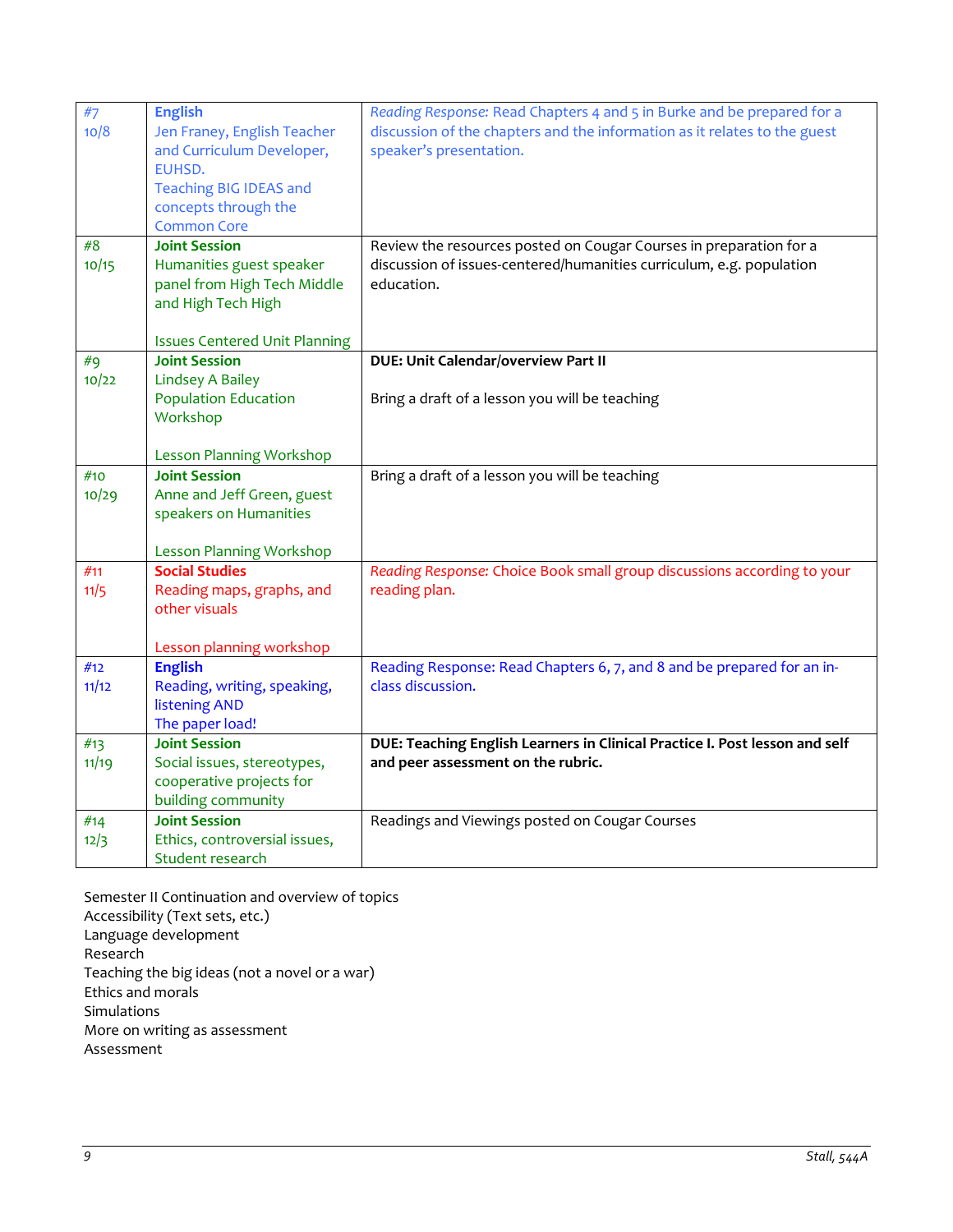





333 South Twin Oaks Valley Road San Marcos, California 92096-0001<br>Tel: 760.750.4300 Fax: 760.750.3160 www.csusm.edu/education www.csusm.edu/education

# **Assignment Sheet EDSS 544**

| Candidate Name:<br>E-Mail:      |                                                                                                                                                                                                                                                                                                                                           |
|---------------------------------|-------------------------------------------------------------------------------------------------------------------------------------------------------------------------------------------------------------------------------------------------------------------------------------------------------------------------------------------|
| School Site:                    |                                                                                                                                                                                                                                                                                                                                           |
| <b>Clinical Practice Class:</b> |                                                                                                                                                                                                                                                                                                                                           |
|                                 |                                                                                                                                                                                                                                                                                                                                           |
|                                 | Reading Responses (20 points possible)<br>Semester Curriculum Calendar/overview, Unit Calendar/overview (40 points possible)<br>Part I Part II<br>Teaching English Learners in Clinical Practice I: Lesson Design, Implementation and Reflection (40 points)<br>Thoughtful participation (assessed partially by Professional Dispositions |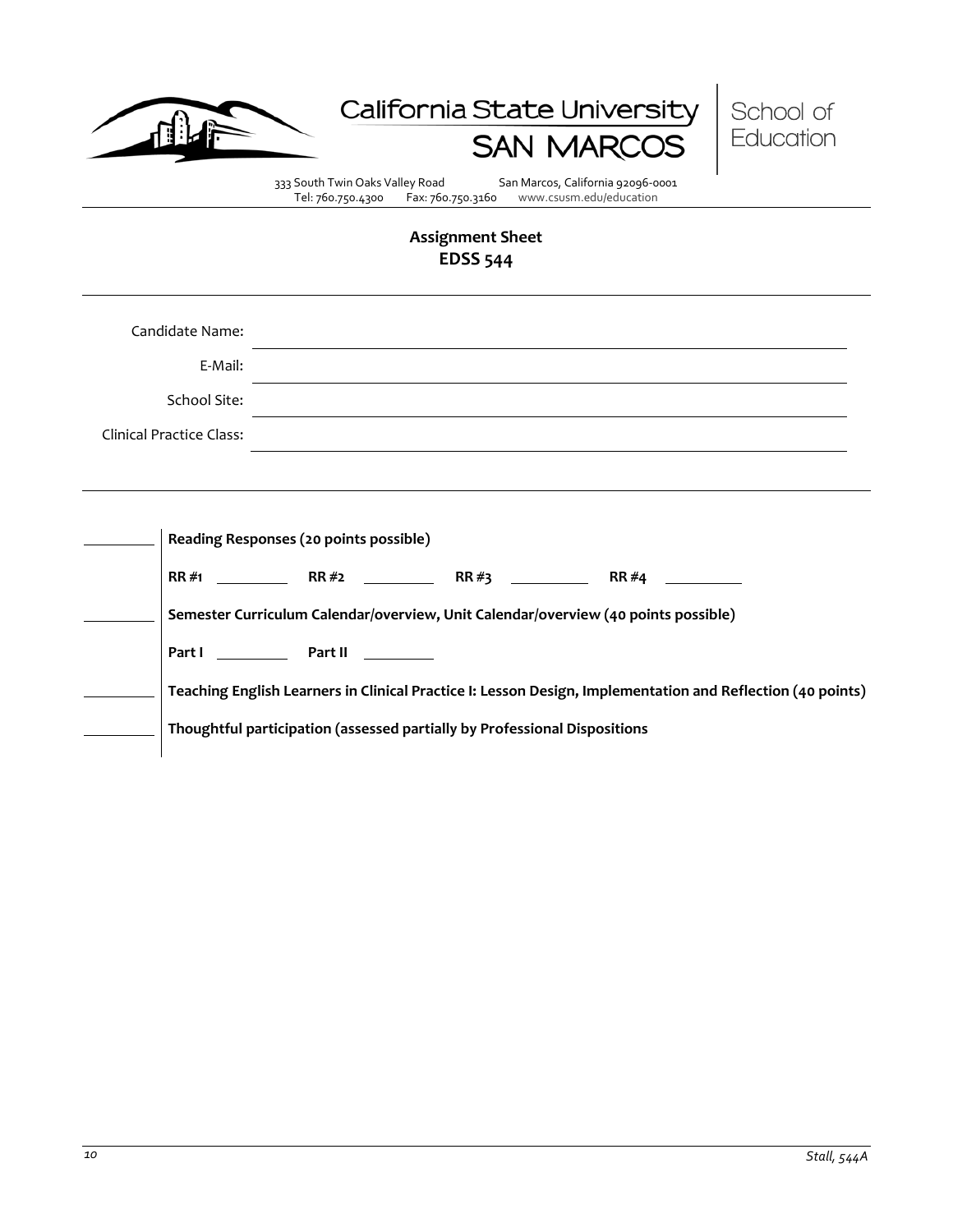

California State Univers



333 South Twin Oaks Valley Road San Marcos, California 92096-0001 Tel: 760.750.4300 Fax: 760.750.3160 www.csusm.edu/education

# **Teaching English Learners in Clinical Practice 1 Lesson Design, Implementation, and Reflection**

In this assignment, you will design a content lesson that is based on a Common core standard and CA Content standard and is differentiated for English Learners so as to ensure that your English Learner students have access to the core curriculum. You will also need to include an ELD standard in your lesson plan. You will implement the lesson and reflect upon your teaching. It is not a requirement, but I would suggest that you ask your cooperating teacher to observe you teaching this lesson and use the guide questions in the analysis and reflection to help you reflect on this lesson.

The following information should be included in your write-up.

Design the Lesson

- Information about your whole class, including linguistic background, content and academic language abilities, cultural considerations, and interests. You will likely have some of this information from your student survey.
- Physical, social, and emotional factors that influence the instruction of adolescents and how you use this knowledge to inform your teaching, especially in this particular class.
- Briefly describe the lesson, including content standards, an ELD standard, where the lesson fits into a unit or sequence of instruction, formative and summative assessment. (attach the actual lesson plan as an appendix).
- Describe the adaptations you have made to the lesson to ensure that your English Learners, at their particular levels, can access the curriculum, build academic language skills, and reach the learning goals you have identified for this lesson.
- Describe the assessment based on the content and ELD standards stated

Analyze the lesson after teaching

- Overall, what worked, what did not work, what would you modify the next time you teach the lesson.
- To what extent did the whole class achieve the learning goals?
- Overall, how well did the lesson connect with student backgrounds and interests?
- What will you do for students who did not achieve the learning goals?
- With regard to your English Learners, how well did the lesson work? not work?
- To what extent did the student achieve the content learning goals and the development of English?

Reflect on the lesson

- Given your analysis of this lesson and the student learning, how will you use this information to guide your planning for future lessons?
- What have you learned about the need for making adaptions for English Learners as you plan for differentiated instruction? Cite specific information about the students, your plan for instruction, and the analysis of the lesson to explain your answer.
- What are your professional development goals for continued progress and learning with regard to planning and differentiating instruction for English Learners?